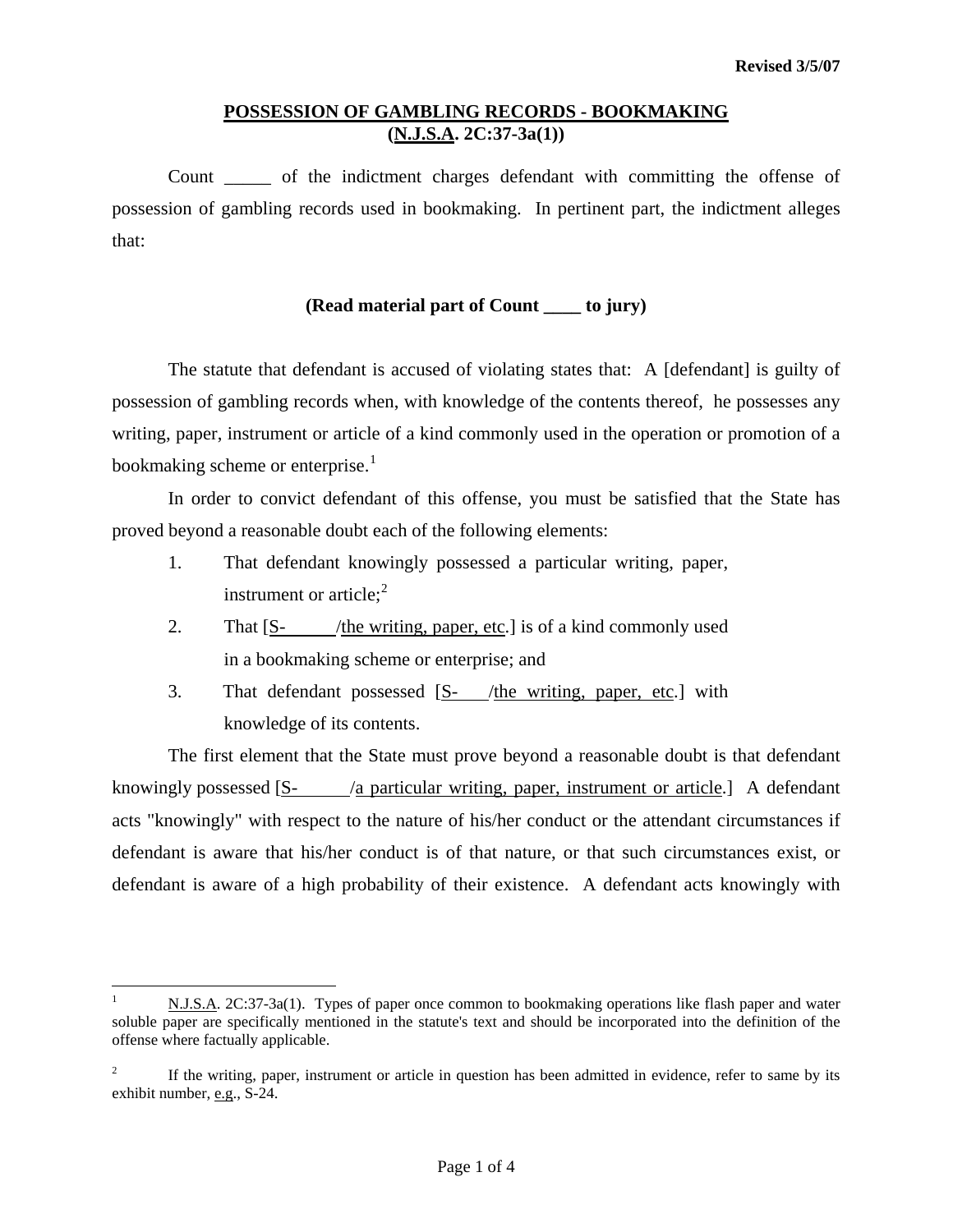respect to his/her conduct if defendant is aware that it is practically certain that his/her conduct will cause such a result. The term "with knowledge" has the same meaning.<sup>[3](#page-0-1)</sup>

 You should understand that knowledge is a condition of the mind. It cannot be seen. It can only be determined by inferences from conduct, words or acts. Therefore, it is not necessary for the State to produce witnesses to testify that defendant stated, for example, that he/she acted with knowledge when he/she did a particular thing. It is within your power to find that proof of knowledge has been furnished beyond a reasonable doubt by inference which may arise from the nature of the acts and the surrounding circumstances. The place where the acts occurred and all that was done or said by defendant preceding, connected with, and immediately succeeding the events in question are among the circumstances to be considered.

 As used in the statute, the term possession means: **[Utilize model jury charge for actual/constructive/joint possession, as applicable]**

 The second element that the State must prove beyond a reasonable doubt is that [S- \_\_\_/the writing, paper, etc.] is of a kind commonly used in a bookmaking scheme or enterprise. The term "bookmaking" means advancing gambling activity by unlawfully accepting bets from members of the public [based] upon the outcome of future contingent events as a business.<sup>[4](#page-1-0)</sup>

 The third element that the State must prove beyond a reasonable doubt is that defendant possessed [S- /the writing, paper, etc.] with knowledge of its contents. Regarding this third element, you must bear in mind that the requirement that defendant have knowledge of the exhibit's/writing's content is a requirement separate and distinct from that of the first element which requires that defendant's possession of the writing itself be knowing. In other words, conviction for possession of bookmaking records requires that (1) defendant possess a writing knowingly and (2) that defendant know that the writing that he/she possesses is of a kind commonly used in a bookmaking operation or scheme. In order to sustain its burden of proof, however, it is not necessary for the State to prove the existence of an actual particular bookmaking scheme or enterprise.

<span id="page-1-1"></span> **\* \* \* \* \*** 

<sup>&</sup>lt;sup>2</sup><br>3 N.J.S.A. 2C:2-2b(2). 4

<span id="page-1-0"></span>N.J.S.A. 2C:37-1(g).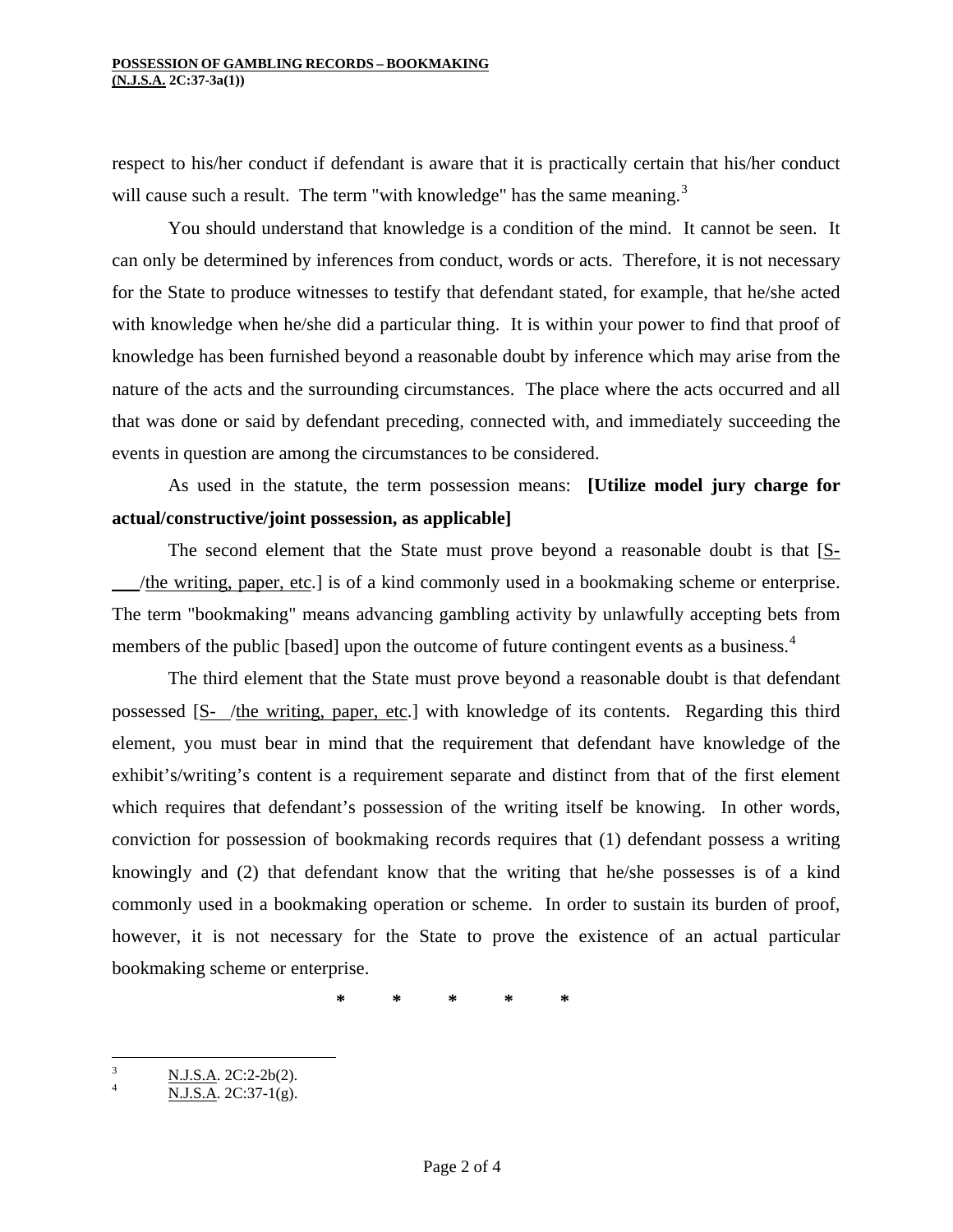## **[STATUTORY DEFENSE – CHARGE AS APPLICABLE]**

 Defendant contends that he/she is not guilty of possession of bookmaking records because [S- / the writing/paper, etc.] allegedly possessed by defendant constituted, reflected or represented bets of defendant himself/herself in a number not exceeding ten. Under the statute, this is a defense to the charge of possession of bookmaking records.<sup>[5](#page-1-1)</sup>

 Defendant must prove this defense by clear and convincing evidence. This is to be distinguished from the State's burden of proving defendant's guilt beyond a reasonable doubt. Clear and convincing evidence is that which produces in your mind a firm belief or conviction as to the truth of the fact sought to be established and is evidence so clear, direct, weighty and convincing as to enable you to come to a clear conviction, without hesitancy, of the truth of the matter in issue.<sup>[6](#page-2-0)</sup> Defendant need not prove that [S-\_\_\_\_/the writing/paper, etc.] represent his/her personal bets in a number not exceeding ten beyond a reasonable doubt, but rather, the evidence admitted in support of this defense should produce in your mind a firm belief that defendant's contention is true. In other words, the law does not require absolute certainty, but reasonable certainty that it is true. If you find by clear and convincing evidence that  $[S- / the$ writing/paper, etc.] represent defendant's personal bets in a number not exceeding ten, he/she must be found not guilty of Count \_\_\_\_.

 $*$  \* \* \* \* \*

## **[STATUTORY DEFENSE – CHARGE AS APPLICABLE]**

 Defendant contends that he/she is not guilty because defendant did not use or intend to use [S- /the writing, paper, instrument or article allegedly possessed by defendant] in the operation or promotion of a bookmaking scheme or enterprise. I have used the phrase "intend to use." Intending to do something means the purpose to do something, a resolution to do a particular act or accomplish a certain thing. Intent is a condition of the mind which cannot be seen and can only be determined by inferences from conduct, words or acts. If the defendant neither used nor intended to use [S- /the writing, paper, instrument or article allegedly

 5 See N.J.S.A. 2C:37-3b(1)

<span id="page-2-0"></span><sup>6</sup> See In re Boardwalk Regency Casino License Application, 180 N.J. Super. 324, 339 (App. Div. 1981), mod. o.g. and aff'd 90 N.J. 361 (1982), cert. den. sub nom. Perlman v. Attorney General of New Jersey, 459 U.S. 1081 (1982).